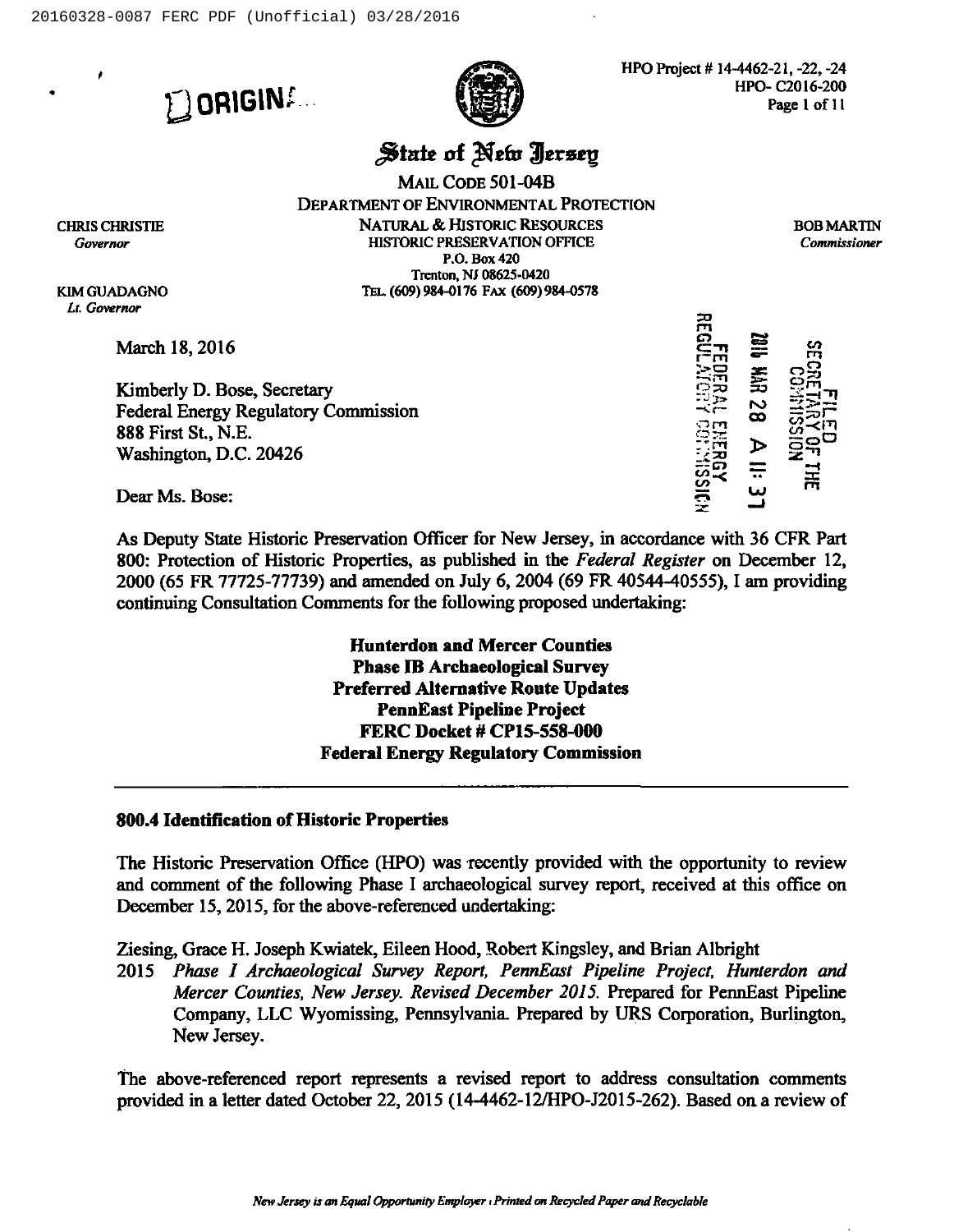HPO Project # 14-4462-21, -22, -24 HPO- C2016-200 <sup>~</sup> Page 2 of 11

the current revised report, all requested items have been included. Thank you for addressing these comments. The revised report now meets the HPO's Guidelines for Preparing Cultural Resources Management Archaeological Reports Submitted to the Historic Preservation Office.

The above-referenced report documents Phase I archaeological testing of the preferred project alignment as of August 2015. Archaeological survey was conducted within a 400-foot study corridor (200 feet on either side of the proposed centerline) in order to accommodate minor shifts in design. Archaeological survey was limited to portions of the project alignment where landowner permission had been given to conduct archaeological testing. The above-referenced report documents archaeological survey conducted along 12.1 miles of the proposed centerline, accounting for 32% of the project length in New Jersey and approximately 99% of the project area where landowner permission was given.

According to the report, 6,259 shovel test pits (STPs) were excavated within the currently defined study corridor. The study corridor was modeled for archaeological sensitivity, and fieldconfirmed areas of high and moderate sensitivity were subjected to shovel-testing at 15 meter intervals. Areas of low sensitivity were shovel tested at 30 meter intervals, and steep areas were visually inspected and judgmentally tested.

The current program of Phase I archaeological testing identified seventeen archaeological historic properties. Eleven locations were characterized as isolated finds. The remaining six locations were recorded as archaeological sites with the New Jersey State Museum (NJSM). However, two of the sites identified did not meet the archaeological site criteria set for by the NJSM and were not given Smithsonian trinomials. The report makes recommendations regarding whether additional archaeological testing is needed to assess the historic property's eligibility for listing on the New Jersey and National Registers of Historic Places, whether avoidance is feasible, or whether no further archaeological testing is necessary due to a lack of significance of the historic property identified.

#### Archaeological Site 28-Hu-577

Archaeological 28-Hu-577 consists of multiple stone quarry pits and their associated refuse rock piles. It was identified during systematic pedestrian survey and shovel testing of survey segment NJHu85/NJHu99. Site survey identified approximately 90 stone quarry pits. The pits appear to be the result of the removal of one or more large bedrock boulders resulting in a depression in the ground. The surrounding rock at the edges of the pits show chisel/pin marks from the quarrying process. A refuse pile of smaller, angular fragments is typically located on the downslope edge of the pit. According to the report, no signs of blasting or infrastructure for transporting large volumes of material from the quarry (e.g., canal, narrow-gauge railroad, etc.) were identified in the field, suggesting that cutting and trimming activities may have been conducted on-site and/or that the volume of material produced was relatively small.

A property record search of site 28-Hu-577 including deeds, wills, estate inventories and accounts, industrial censuses, newspapers, local and family histories, and cartographic resources revealed no evidence of quarrying anywhere within the site boundaries. The site was generally in the hands of three families: the Holcombes, Coryells, and Ametts, who were directly involved in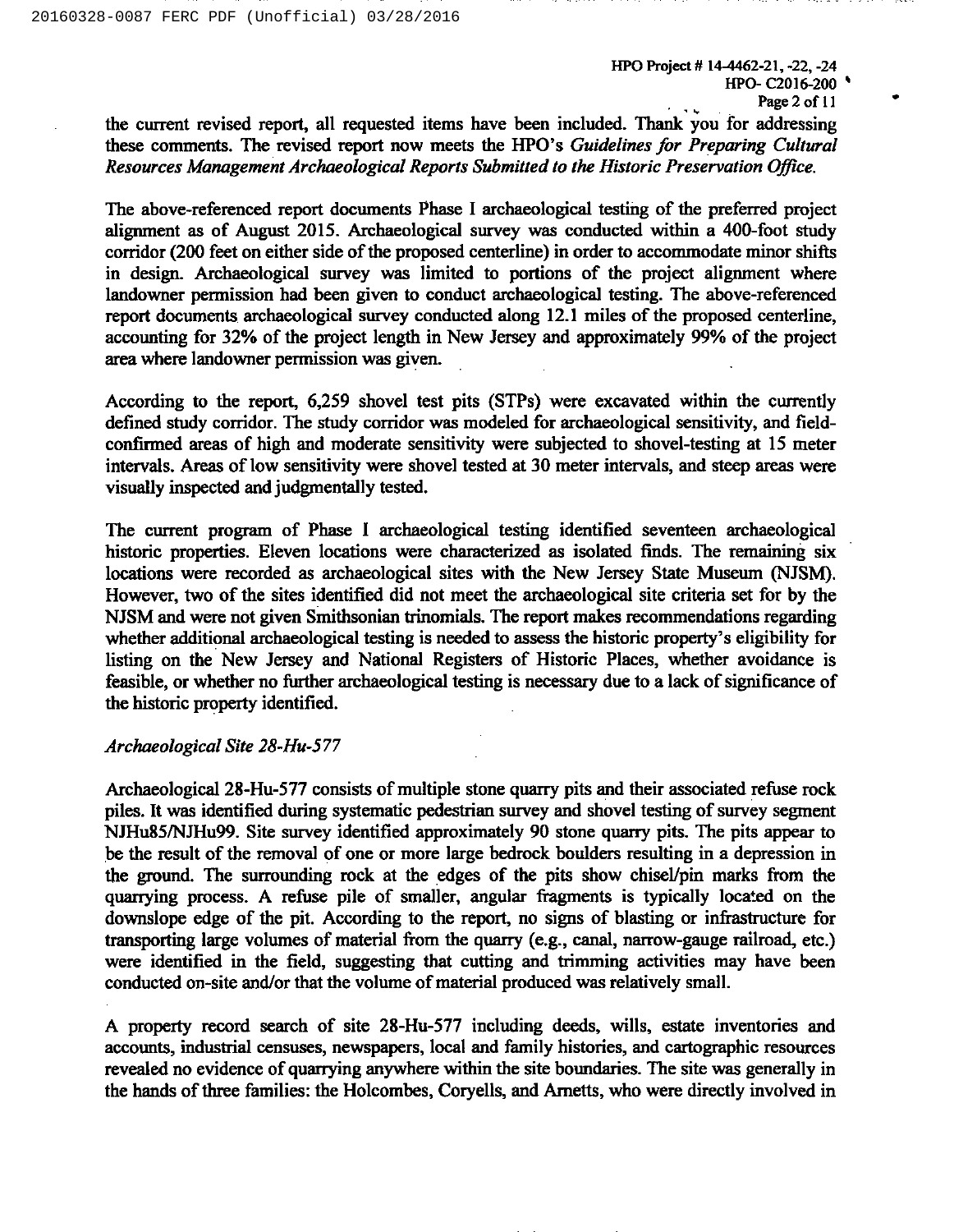the building business in Lambertville and may have used material from the quarry. The three families were wealthy and owned numerous properties, but none lived on the site.

As currently designed, the project's area of potential effects will pass through the site. As a result, the report recommends that a Phase II, evaluation-level study be undertaken to determine whether the site is eligible for listing on the New Jersey and National Registers of Historic Places. The HPO concurs with this assessment, however the HPO does not concur with the proposed Phase II plan at this time.

Based on the information provided, the HPO does not believe that the proposed research methodology appropriately addresses the potential research questions regarding the archaeological site. The HPO recommends further consultation with this office to further develop a Phase II program that will be appropriate to the resource in question.

# Archaeological Site 28-Hu-578

Archaeological site 28-Hu-578 is a low density Native American lithic scatter. It was identified during shovel testing of segment NJHu97 west of Lockatong Creek. Artifacts were recovered from four shovel tests within the site and consisted of five jasper flakes and one chert biface fragment. Two of the jasper flakes exhibited a dark red coloring indicative of heat treatment. All of the artifacts were recovered from the plow zone soil horizon.

Two isolates, each consisting of one jasper flake, were recovered 60 m and 160 m to the southeast. All three finds are located within 175—300 <sup>m</sup> of the mapped location of previously recorded site 28-Hu-394, recorded by Max Schrabisch in 1917 as a "large argillite workshop covering several acres" at the confluence of Lockatong Creek and Muddy Run (site #24-42-6-8-I). The report states that it is possible that site 28-Hu-578 and the two isolated finds are associated with the larger site, but shovel testing did not indicate a continuous artifact scatter. Survey permission was not obtained for the tract on which 28-Hu-394 is mapped, so the relationship between the finds and the Schrabisch site is unclear.

Given its possible association with a site complex at the convergence of Lockatong Creek and Muddy Run, the report concludes that archaeological site 28-Hu-578 is potentially eligible for listing on the New Jersey and National Registers of Historic Places. According to the report, as the undertaking is currently pmposed, the site is currently outside the APE and will not be impacted by construction. As a result, the report recommends that the avoidance and protection measures be adopted during construction to prevent incidental damage to the site. The HPO does not concur with this assessment at this time [see report comments beginning on page 6].

#### Archaeological Site 28-Hu-579

Archaeological site 28-Hu-579 consists of a dry-laid stacked stone foundation, a low density historic artifact scatter, and a low density Native American lithic scatter. The archaeological site was identified during systematic pedestrian survey and shovel testing of segment NJHu87 near MP 81.2 southeast of Gravel Hill. The site is located on the eastern bank of a perennial drainage at the bottom of a steeply sloped ravine.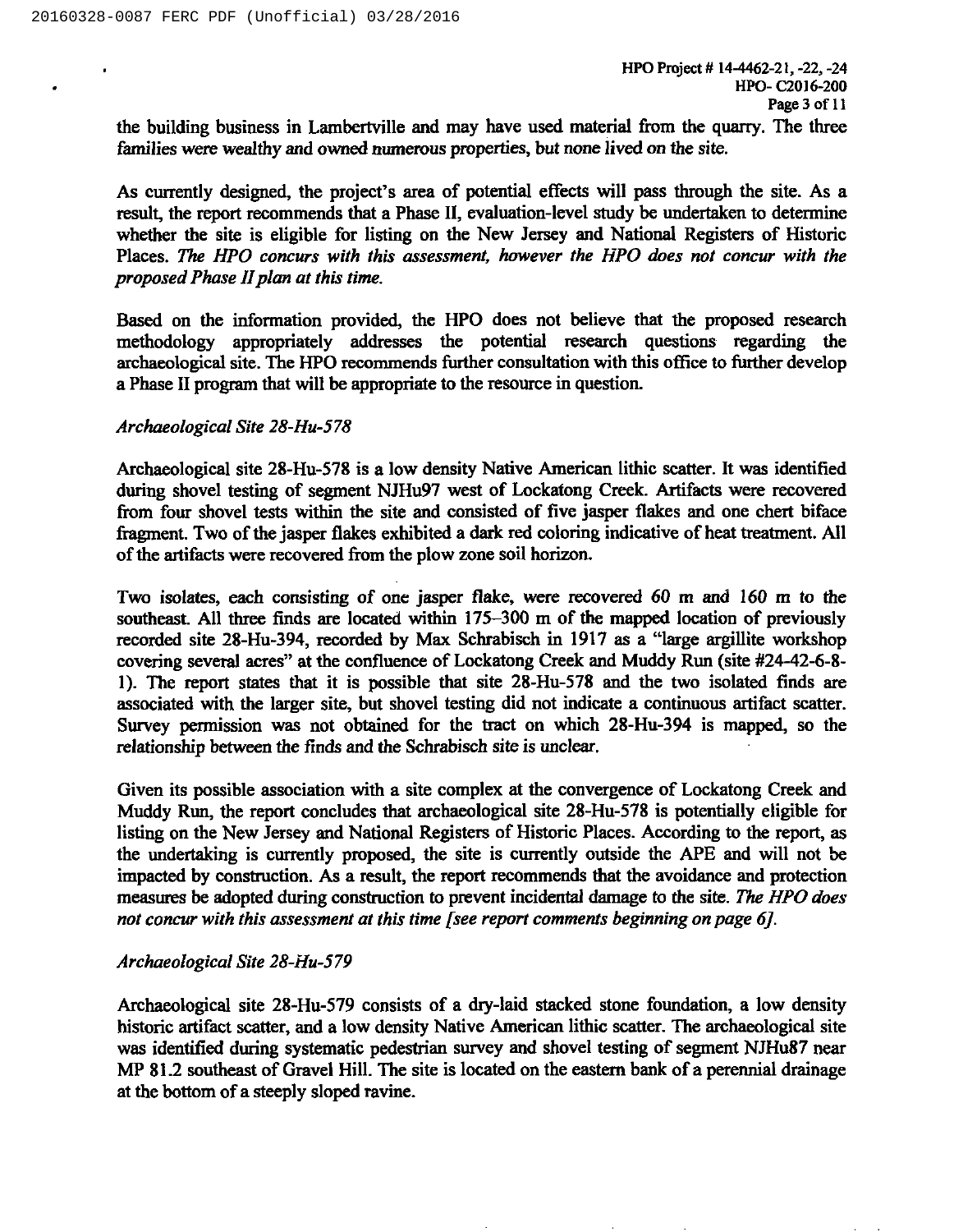HPO Project # 14-4462-21, -22, -24 HPO- C2016-200 Page 4 of 11

The stone foundation (Foundation 1) is composed of dry laid field stone, some of which are rounded cobbles. The foundation measures approximately  $4.8 \times 7.6$  m and its maximum depth below ground surface is 0.55 m. The southwestern, downslope wall of the foundation is the best preserved. The historic artifact scatter is concentrated around the foundation and extends downslope to the drainage. A number of architectural and household artifacts were recovered during shovel testing and surface survey of the area. Architectural components include brick fragments and aqua colored window glass. Household artifacts include a mix of lead-glazed redware, whiteware, and container glass. The Native American artifact scatter comprises three jasper flakes and one late stage chert biface recovered from shovel testing of the area. All artifacts were recovered from humic or A-horizon soils.

Given the archaeological site's possible association with oral tradition that states that the area was inhabited by freed slaves, the report concludes that archaeological site 28-Hu-579 is potentially eligible for listing on the New Jersey and National Registers of Historic Places. According to the report, as the undertaking is currently proposed, the site is currently outside the APE and will not be impacted by construction. As a result, the report recommends that the avoidance and protection measures be adopted during construction to prevent incidental damage to the site. The HPO does not concur with this assessment at this time [see report comments beginning on page 6J.

#### Archaeological Site 28-Me-386

Archaeological site 28-Me-386 is a moderately dense historic axtifact scatter emanating from an existing farmhouse/barn complex and from a now-demolished structure within the complex. Archaeological site 28-Me-386 was identified during shovel testing on segment NJMe35 in the manicured grass backyard and horse pasture to the west and north of the farmhouse. The site is located on the western side of Blackwell Road within the Joseph P. Blackwell Farm, which was determined eligible for listing on the New Jersey and National Registers of Historic Places in 1982.

According to the report, a large collection of artifacts was recovered from shovel tests excavated within the backyard and the adjacent horse pasture. Both household and architectural resources were found in abundance. Ceramic types are dominated by whitewares (both transferprinted and hand painted), but also include later (e.g., White Granite) and earlier (e.g., pearlware) types. Most of the ceramics are likely to be tablewares, but kitchenwares and flower pots are also represented. Numerous fragments of container glass were recovered, only a few of which could be positively identified as bottles. Architectural materials include nails, bricks, and window glass. Other functional groups are minimally represented in the assemblage, including just two personal items (a button and a buckle), fuel (coal), and food (clam shell). Temporally diagnostic artifacts suggest a use-period from the middle to late nineteenth century, and possibly into the early twentieth century. Although a period of significance has not been established for the property, the report states that it would likely span the construction and use-dates of the contributing structures, which appears to be between ca. 1830 and the early twentieth century. The report concludes that archaeological site 28-Me-386 is clearly associated with the occupation period of the Joseph P. Blackwell Farm and is potentially eligible for listing on the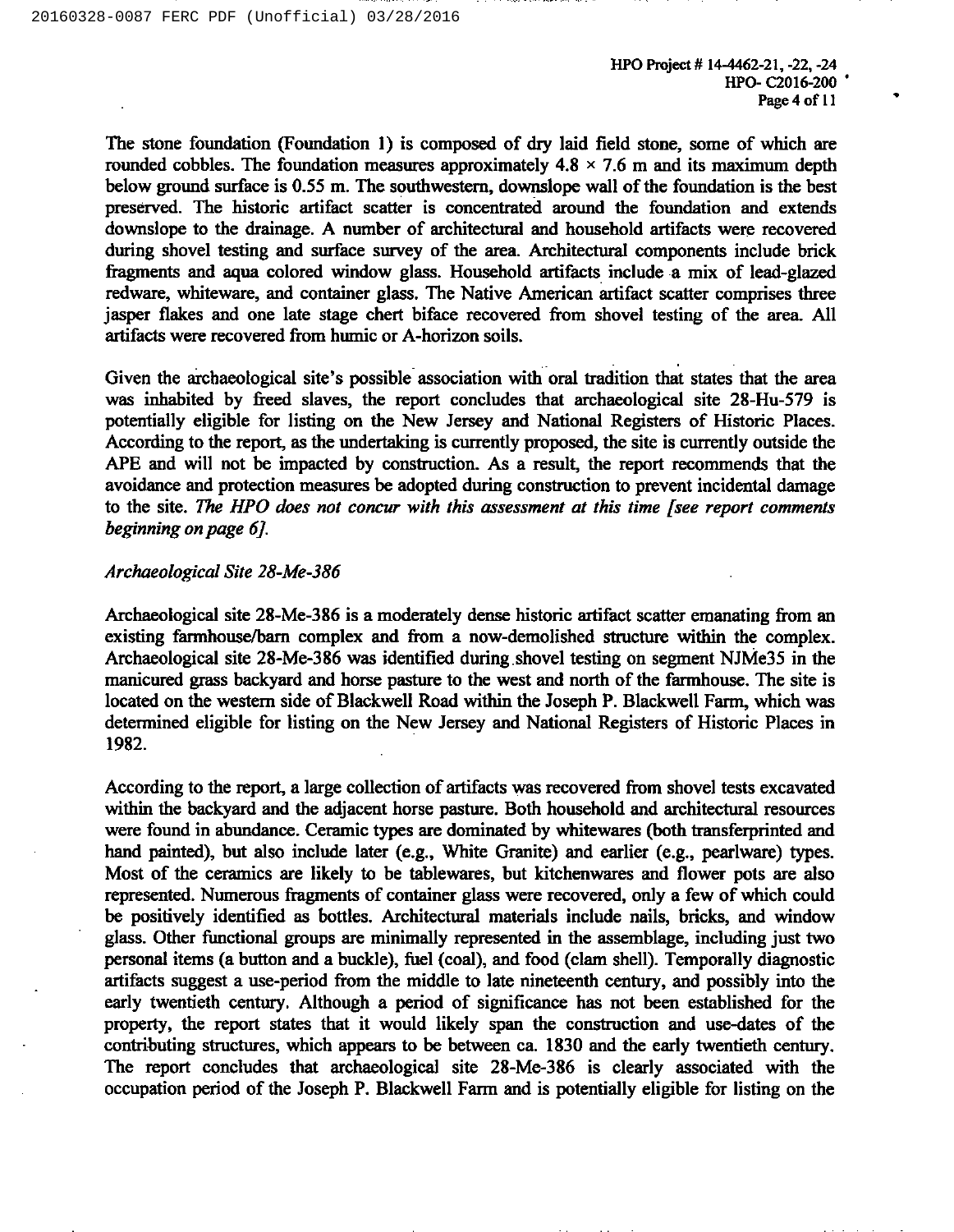New Jersey and National Registers of Historic Places as contributing to the historic property's significance.

As currently designed, the APE passes through a portions of the site located on the opposite (north) side of a gravel driveway from the main farmstead complex and the center of artifact density. The report states that most of the artifacts recovered from the north side of the drive were ranged along the road's edge, and were probably displaced during driveway construction or maintenance. Two shovel tests within the APE were positive for artifacts, and the artifacts recovered consisted of later types: a White Granite body sherd, a solarized glass bottle finish, a single fragment each of brick and slag, and an aqua container-glass body sherd. The report recommends that this portion of the site would not contribute to the overall significance of the site, and therefore no further archaeological consideration within the APE would be necessary. The report further recommends that avoidance and protection measures be adopted during construction to prevent incidental damage to the remainder of the site. The HPO does not concur with this assessment at this time [see report comments beginning on page 6].

This assessment of contributing and non-contributing portions of an archaeological site is inconsistent with the National Register Guidelines for Evaluating and Registering Archeological Properties. As a general rule, because it is inconsistent within the concept of a site, specific areas within the boundaries of the property cannot be excluded from the consideration of a property. As a result, the assessment of effects on archaeological site 28-ME-386 needs to consider effects to the site holistically and not exclude individual portions.

# Site PE-Me27-S1

Site PE-Me27-Sl is a dense historic artifact dump/refuse pile dominated by bottle and container glass. It was identified during systematic pedestrian survey of segment NJMe27 in the rocky uplands of Baldpate Mountain within Mercer County Park system recreation land. Artifacts were predominantly recovered from the surface or within the first few centimeters of leaf litter. The collected artifacts ( $n = 41$ ) were dominated by household materials (78%), nearly half of which were fragments of bottle glass. Fragments of sewer pipe were also found, but were discarded in the field. Artifacts of note include a zinc metal screw cap Mason jar lid, a blue mold blown "Noxzema" apothecary jar, and multiple Trenton and Mercer Bottling Co. beer and soda bottles. The dump appears to date to the second third of the twentieth century, with a terminus post quern of 1929.

According to the report, a site registration form was submitted to the NJSM, but they determined that the site does not meet their site criteria, and a Smithsonian trinomial was not assigned. The Pleasant Valley Historic District is listed on the National Register of Historic Places under Criteria A and C, with a period of significance from ca. 1735 to ca. 1925. Its significance lies in the fact that it is a "well-preserved example of an isolated and somewhat marginal agricultural community that developed in the 18th and 19th centuries in the upper reaches of the Delaware River" (Greiff 1990). Site PE-Me27-S1 appears to post-date the district's period of significance, and is therefore unlikely to be considered a contributing resource. Given the density of artifacts and the possibility that it represents a short-term depositional event, however, the report states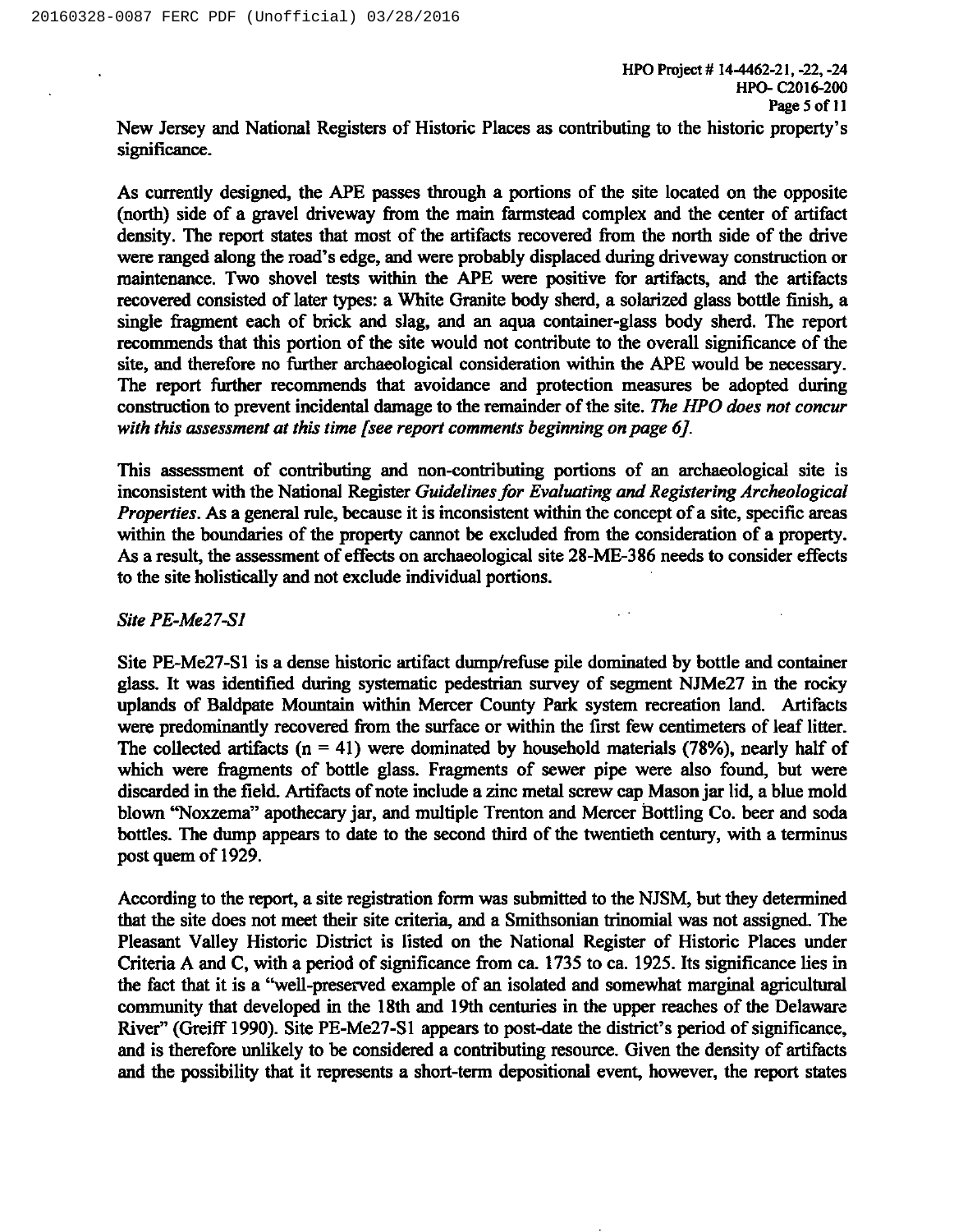that Site PE-Me27-S1 may possess modest information potential if an association with a specific household or group of people can be established.

and a second complete and complete the control of the con-

As currently designed, the project's area of potential effects will pass through the site. As a result, the report recommends that a Phase II, evaluation-level study be undertaken to determine whether the site is eligible for listing on the New Jersey and National Registers of Historic Places. The HPO does not concur with this assessment. The HPO does not believe that further archaeological evaluation of the identified resource will yield new information important in history to warrant further archaeological investigations. As a result, Phase II archaeological survey is not warranted.

Site PE-Me35-Sl

Site PE-Me35-S I is a low density historic field scatter. It was identified during shovel testing on segment NJMe35 in the field north of County Route 632. The site is located within a grasscovered agricultural field on the Princeton Research Lands. According to the report, all of the artifacts were recovered from the plow zone in seven shovel tests, each of which contained just one artifact (with the exception of one shovel test that contained three artifacts). The small assemblage consisted of household and archi:ectural items, including whiteware, redware, container glass, window glass, and mortar. The report states that although the terminus post quern is 1815 (based on the presence of whiteware), it is likely this assemblage dates to the late nineteenth century or early twentieth century. A small number of additional historic-period artifacts were found in shovel tests approximately 90 m (295.3 feet) to the north and south of the site, but only the main concentration of artifacts was designated as a site. There was no evidence of structures, ruins, or features in the vicinity.

According to the report, a site registration form was submitted to the NJSM, but they determined that the site does not meet their site criteria, and a Smithsonian trinomial was not assigned. Given the diffuse nature of the artifact scatter, the small size and poor condition of the artifacts, the fact that the artifacts were recovered from the disturbed plow zone, and the likelihood that the artifacts are not associated with a specific house or farmstead, the report concludes that Site PE-Me35-Sl is not eligible for listing on the New Jersey and National Registers of Historic Places. As a result, the report recommends no additional archaeological consideration for Site PE-Me35- S1. The HPO cannot concur with this assessment at this time fsee report comments beginning on page 6J.

# Report Comments

Based upon a review of the revised report, the HPO has significant concerns about the work being conducted and the information as it is presented. Included below are specific details regarding the HPO's review of the data presented within the report. Our comments are as follows:

<sup>~</sup> Based on the nature of the report, the HPO is unable to concur at this time with site specific assessments of resource eligibility for listing on the New Jersey and National Registers of Historic Places. As previously stated, current cultural resource survey access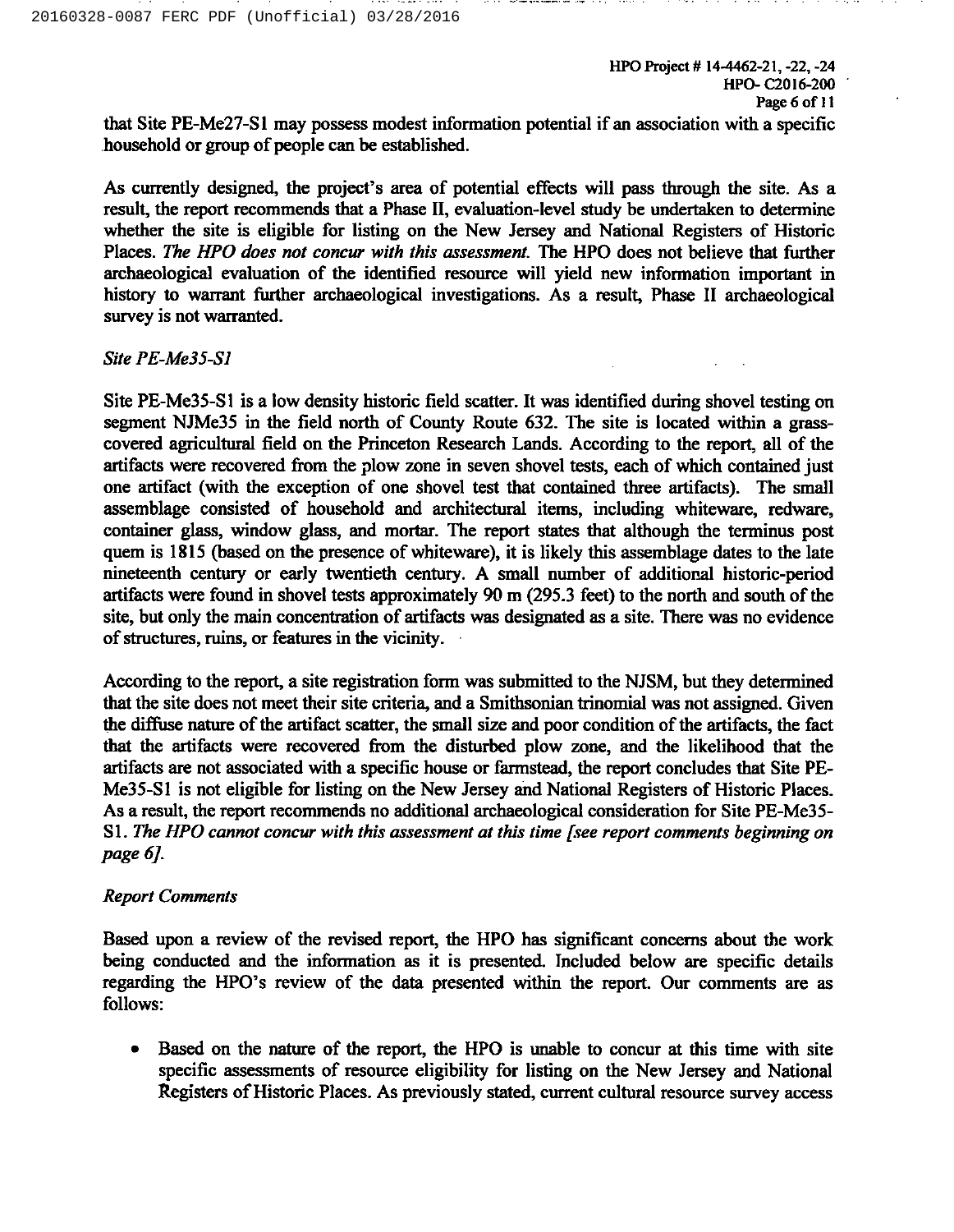for the proposed undertaking is only a 32% of the overall alignment. The current survey access represents a fragmentary and discontinuous assessment of the overall project alignment. As a result, the HPO does not have sufficient information to appropriately evaluate the nature and significance of archaeological historic properties at this time. More detailed information regarding the entirety of the alignment is necessary for the HPO to evaluate the presence and significance of historic properties identified within the APE. Specifically, the HPO is concerned writing specific historic properties off before a fuller understanding of the nature and presence of historic properties within the APE is developed. This can only be achieved by completing survey within the entirety of the proposed APE.

- Based on the current status of the undertaking, the HPO cannot concur with the recommendations for avoidance of archaeological resources at this time. Currently, the HPO has received no information regarding what the level of impacts regarding the proposed project will be. As we currently understand the project, specific methods of construction and the areas needed to undertake this construction are still being evaluated. Therefore, the HPO cannot concur at this time that the work zones and recommended avoidance measures are appropriate for the proposed undertaking. In addition, it has been the HPO's experience that while historic properties may be avoided during initial construction, long-term maintenance of the right-of-way and or the pipeline may cause impacts to the archaeological site(s) that were originally avoided during initial construction. Therefore, the assessment of effects should include consideration of reasonable foreseeable effects caused by the undertaking that may occur later in time, be farther removed in distance, or be cumulative. As a result, further consultation with this office will be necessary as project plans develop to address appropriate treatment options for the historic properties identified.
- ~ Throughout the report, there appears to be a disconnect between the assessment of aboveground historic properties and the assessment archaeological historic properties. Specifically, the archaeological survey report notes the presence of landscape features throughout the project alignment that are representative of prior land use within the APE (e.g. dry-laid stone boundary walls). However, the report fails to assess these resources as they relate to above-ground historic properties within the APE, beyond their presence. Are these historic properties related to historic-period agricultural practices? Are they potentially related to prior Native American occupation within the APE? A broader understanding of the landscape needs to be incorporated into the analysis of resources discovered during the archaeological survey to fully evaluate historic properties identified. In addition, the report should take into account that the remnant features of prior land use may be representative of a broader landscape-based historic property within the APE.
- Thank you for updating the report with a section discussing the presence of Holocene soils within the APE in response to the HPO's October 22, 2015 request for further clarification of field methodology as it relates to excavation through the full depth of Holocene soils. While the report currently under review includes further discussion of the presence of Holocene soils within the APE as it relates to the potential presence of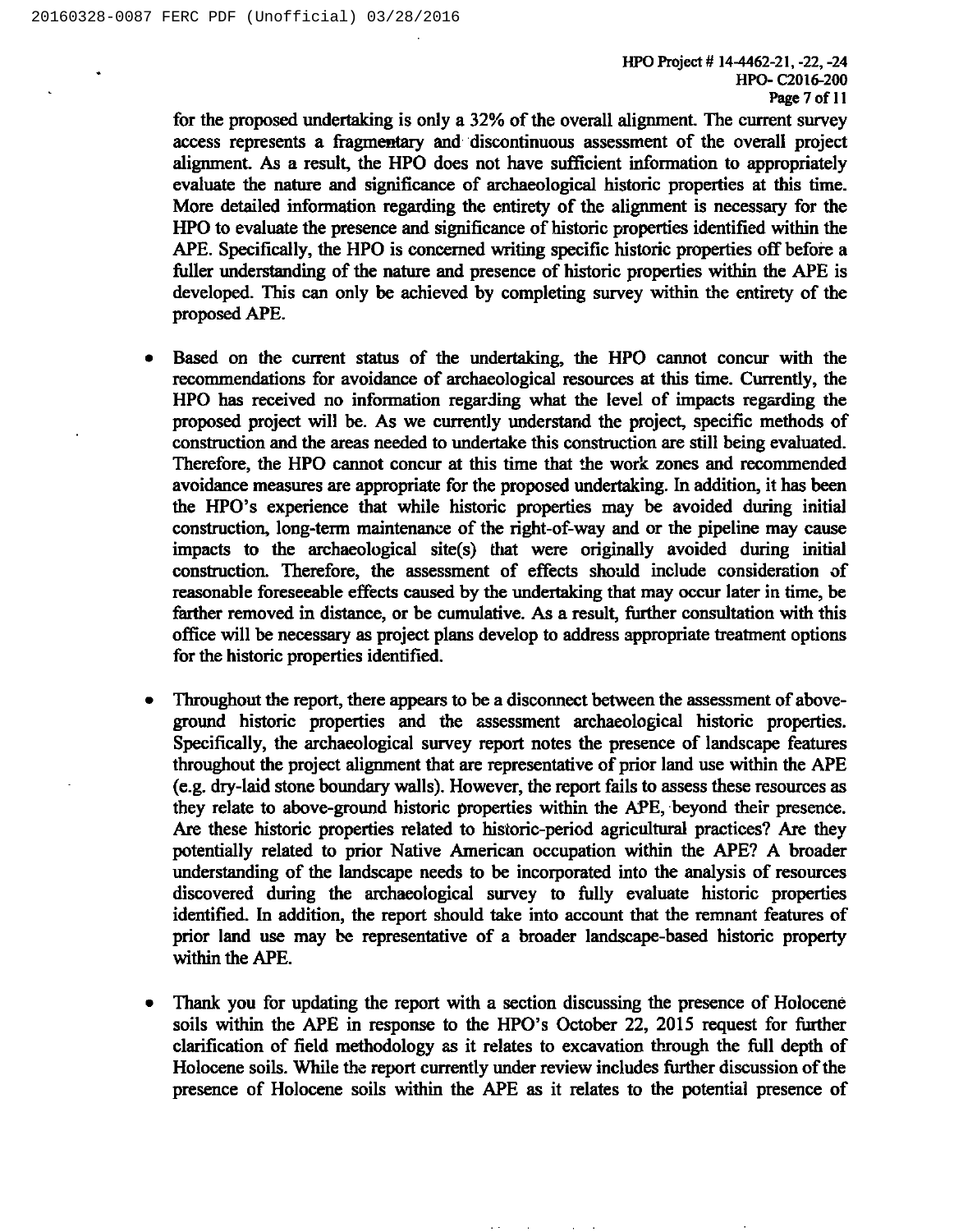HPO Project # 14-4462-21, -22, -24 HPO- C2016-200 Page 8 of 11

archaeological historic properties, no reference information is provided to support these conclusions.

In addition, a review of the published descriptions of the profiles for the upland soils mapped for the project corridor indicates a variable degree of development for the B horizons of individual soil series. Evaluating the degree of B horizon development and the potential passage of time that it represents can be tricky, especially when aeolian sediments are involved. Not. all of the uppermost B horizons can be assumed to reflect development that occurred over the same amount of time.

Contrary to a number of statements throughout the report, a moderate number of upland soils found in the project area are characterized as "deep" by Jablonski (1974) in his description of Hunterdon County soils. The report needs to qualify what is meant when it states that upland soils are "shallow." The types of upland settings crossed by the project corridor could include deposits resulting from a variety of colluvial processes that could result in the burial of surfaces/soils and the thickening of deposits worthy of archaeological testing. Given the small areas that might be involved, published soil surveys will not be adequate to identify them prior to fieldwork. This needs to be identified and discussed further.

- <sup>~</sup> The HPO has specific concerns with the level of public consultation that has taken place to better inform the results of the archaeological survey. Public engagement is an important tool for identifying potential historic properties that may be located within an APE. This was demonstrated during the initial survey effort through the identification of Archaeological site 2g-Hu-579 through consultation with representatives of the New Jersey Department of Environmental Protection, Natural Lands Trust. There have been several other instances where the public has engaged the HPO to identify the presence of historic sites and this information has been passes on to the cultural resource consultant, however, there is no evidence that further public consultation has taken place elsewhere in the report. Have property owners, resource agencies, subject matter experts, local interest groups, etc. been engaged? What has been there response? The report should document this engagement and detail the results of this consultation.
- The HPO has concerns with the level of background research conducted to inform this project. The Native American background section fails to demonstrate a familiarity with the most recent literature and is less detailed in comparison with what is provided for the historic-period. This could have an impact on the assessment of the significance of precontact sites within the APE.

Given the general proximity of the upland areas of the project corridor to the Delaware River and other high order streams, as well as the existence of known sites that can be interpreted as camps or some type of residential area, it is surprising that more lithic scatters were not found. This statement assumes that lithic scatters are, in many cases, the result of forays out from habitation sites, i.e., they occur within a foraging radius of the habitation site. What does this imply about settlement patterns and the zones being exploited by the inhabitants of nearby habitation sites?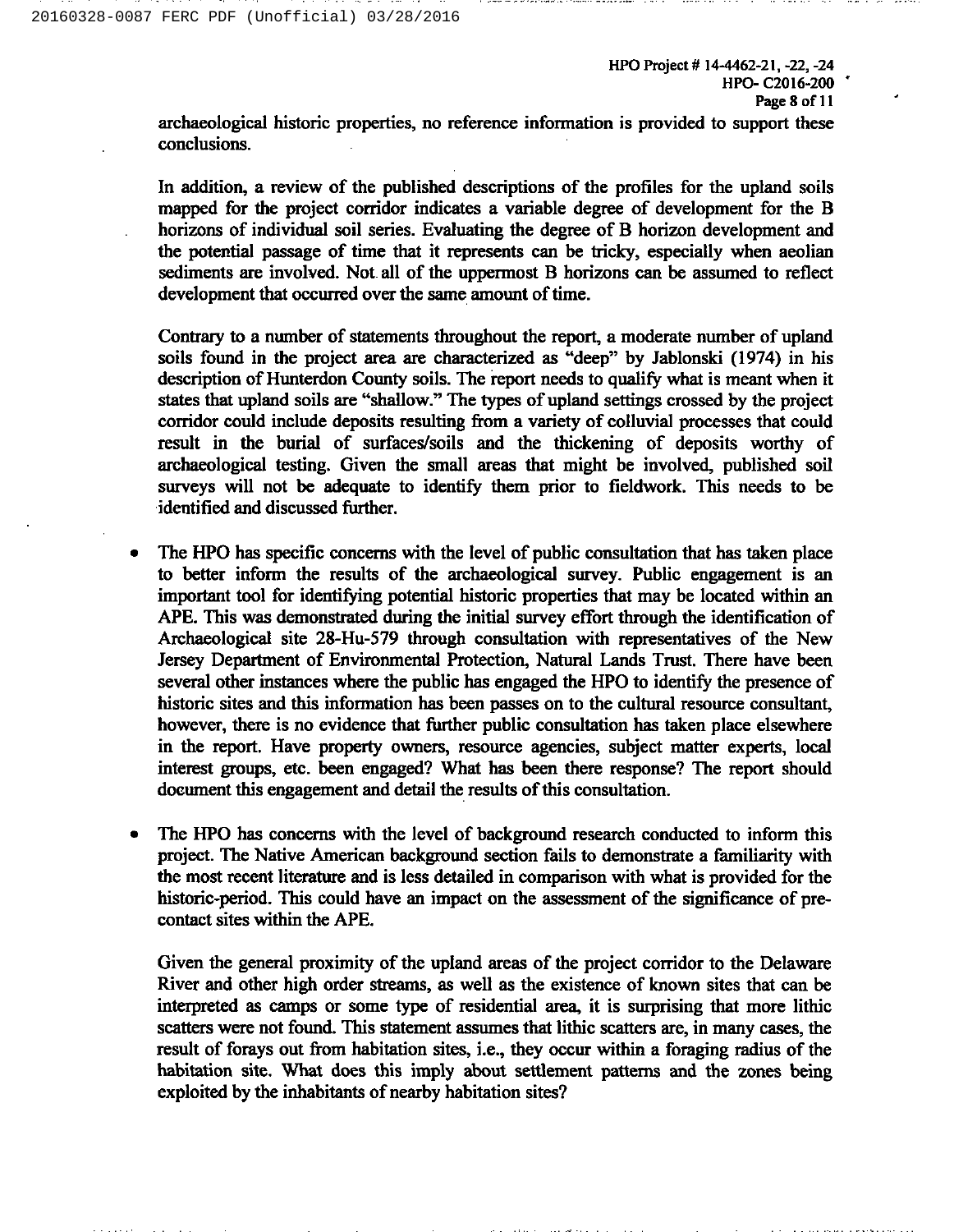With regard to lithic resources, a review of the artifact catalogue indicates that not a single argillite artifact was located during the present Phase IB investigations. This is surprising given the proximity to known bedrock source outcropping, as well as other sites where this lithic material has been identified. Given the lack of occurrence of such a prolific resource in the Middle Delaware Valley, what does this imply about lithic sourcing and procurement within the region? Can speculation regarding the age of the lithic scatters found be made on the basis of what is known about lithic use patterns in the Middle Delaware Valley? Why is there no speculation as to the possible typology of the two bifaces found during the survey? While broken, there is a sufficient amount of material to support some cautious speculation regarding typology and chronological association.

Based on a review of information provided in the report, many "high sensitivity" areas for the occurrence of pre-contact sites were identified within the APE, yet few sites of any type were found. The archaeological sensitivity model and variables used for the designation of sensitivity areas should be addressed and discussed. To what degree do the specific association of previously recorded upland sites in and adjacent to project corridor compare with newly discovered sites? Given the fact that lithic scatters could represent forays out of camps or other habitation types of sites, the known location of camps/habitation sites should be considered in future sensitivity models used in site survey.

In examining the relationship of the project region to identified resources in the vicinity, other studies have specifically linked portions of the project corridor with the settlement territories of the native peoples who also utilized the landscapes of the Abbott Farm National Historic Landmark. For example:

Stewart, R. Michael

- 1987 Gropp's Lake Site (28Me100G), Data Recovery. Trenton Complex Archaeology: Report 2. The Cultural Resource Group, Louis Berger and Associates, Inc., East Orange, New Jersey. Prepared for the Federal Highway Administration and the New Jersey Department of Transportation, Trenton.
- 1990 The Middle to Late Woodland Transition in the Lower/Middle Delaware Valley. North American Archaeologist 11(3):231-254.
- 1998 Ceramics and Delaware Valley Prehistory: Insights From the Abbott Farm. Trenton Complex Archaeology, Report 14. Special Publication of the Archaeological Society of New Jersey and the New Jersey Department of Transportation, Trenton.

Obermeyer, Brice, Robert Grumet, R. Michael Stewart, Jim Rementer and Greg Brown

2015 Cultural Affiliation of the Abbott Farm National Historic Landmark. Report of NAGPRA Documentation Grant (40-12-GP-566) awarded to the Delaware Tribe of Indians, Oklahoma.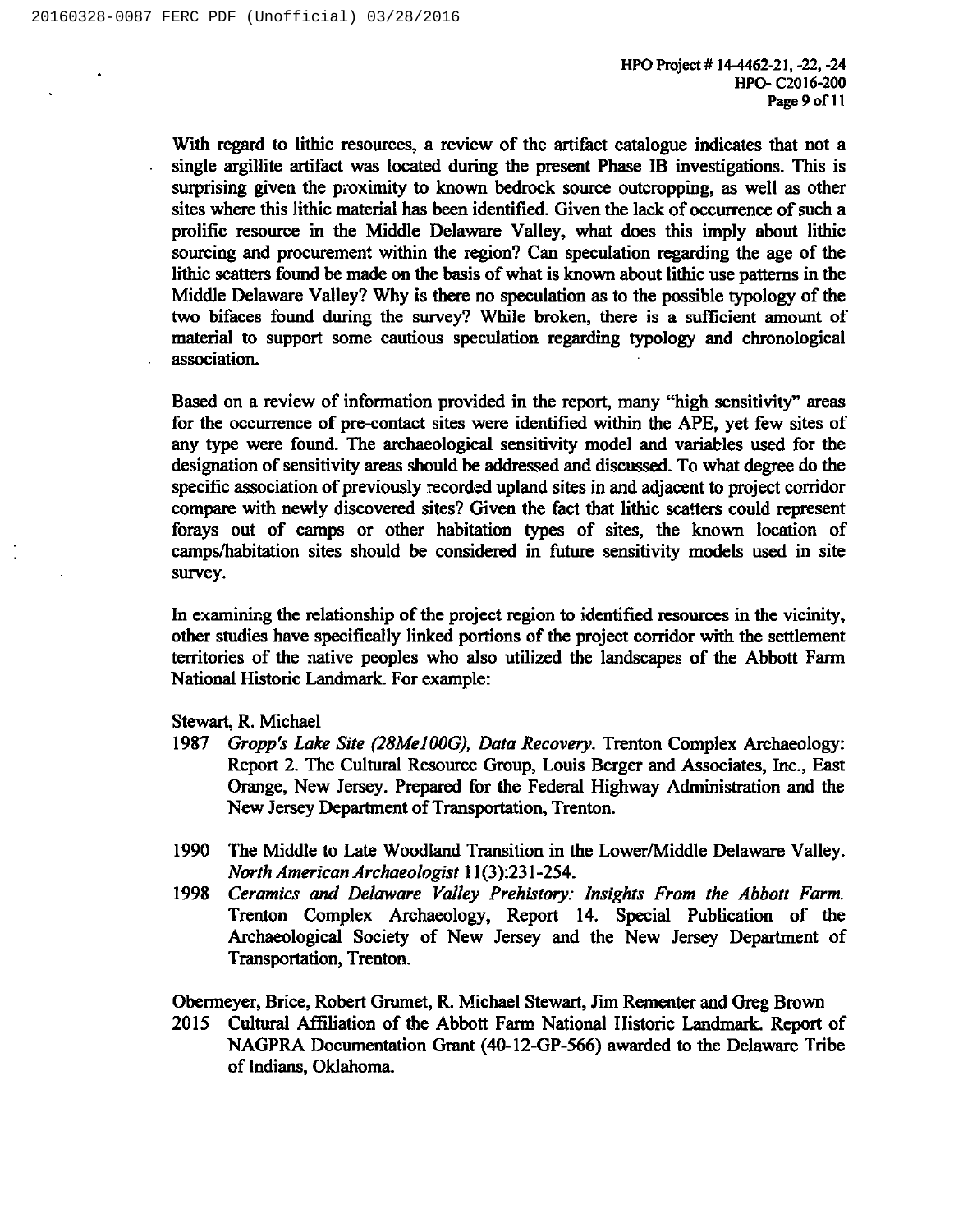- Wall, Robert, R. Michael Stewart, John Cavallo, Douglas McLearen, Robert Foss, Philip Perazio, and John Dumont
- 1996 Prehistoric Archaeological Synthesis. Trenton Complex Archaeology: Report 15. The Cultural Resource Group, Louis Berger and Associates, Inc., East Orange, New Jersey. Prepared for the Federal Highway Administration and the New Jersey Department of Transportation, Trenton.

What do the results of the current survey imply about the nature and use of these proposed settlement/exploitative territories?

How do the survey results compare with what Custer and Wallace (1982) say about the Piedmont uplands?

Custer, J.F.,and E.B.Wallace

1982 Patterns of Resource Distribution and Archaeological Settlement Patterns in the Piedmont Uplands of the Middle Atlantic Region. North American Archaeologist 3(2):139—I72.

Given the small size of the lithic scatters encountered during the survey, the investigators should comment on the degree to which their grid alignments and STP intervals would have missed such sites. Since archaeological survey of the APE is only 32% complete, this is important as it will help refine the archaeological survey as the identification of historic properties moves forward for the remaining two-thirds ofthe undertaking's APE.

Based on the comments above, the HPO recommends a meeting with the cultural resource consultant to discuss these concerns further and identify an appropriate path forward for the identification and treatment of historic properties for the proposed undertaking.

# Preferred Alternative Route Update (January 16, 2016 and February 23, 2016)

Thank you for providing the Historic Preservation Office (HPO) with information regarding the most recent updates to the proposed preferred alternative route for the above-referenced undertaking. Based on the information provided, the revised preferred alternative route includes reroutes and minor route variations to minimize impacts to multiple resource types. The Scope of Work (SOW) for this project dated February 2, 2015, and the subsequent updated Archaeological Sensitivity Model dated March 6, 2015, are applicable to the revised alignment. Specifically, as outlined in the approved SOW, the project's Area of Potential Effect (APE) needs to be modified to account for the reroutes and minor variations. Additionally, the Archaeological Sensitivity Model should be applied to the revised alignment and areas of archaeological sensitivity will require subsurface testing as defined in the SOW.

The HPO looks forward to further consultation with Federal Energy Regulatory Commission (FERC) and URS regarding the identification and treatment of historic properties within the undertakings area of potential effects (APE) pursuant to FERC's obligation under Section 106 of the National Historic Preservation Act.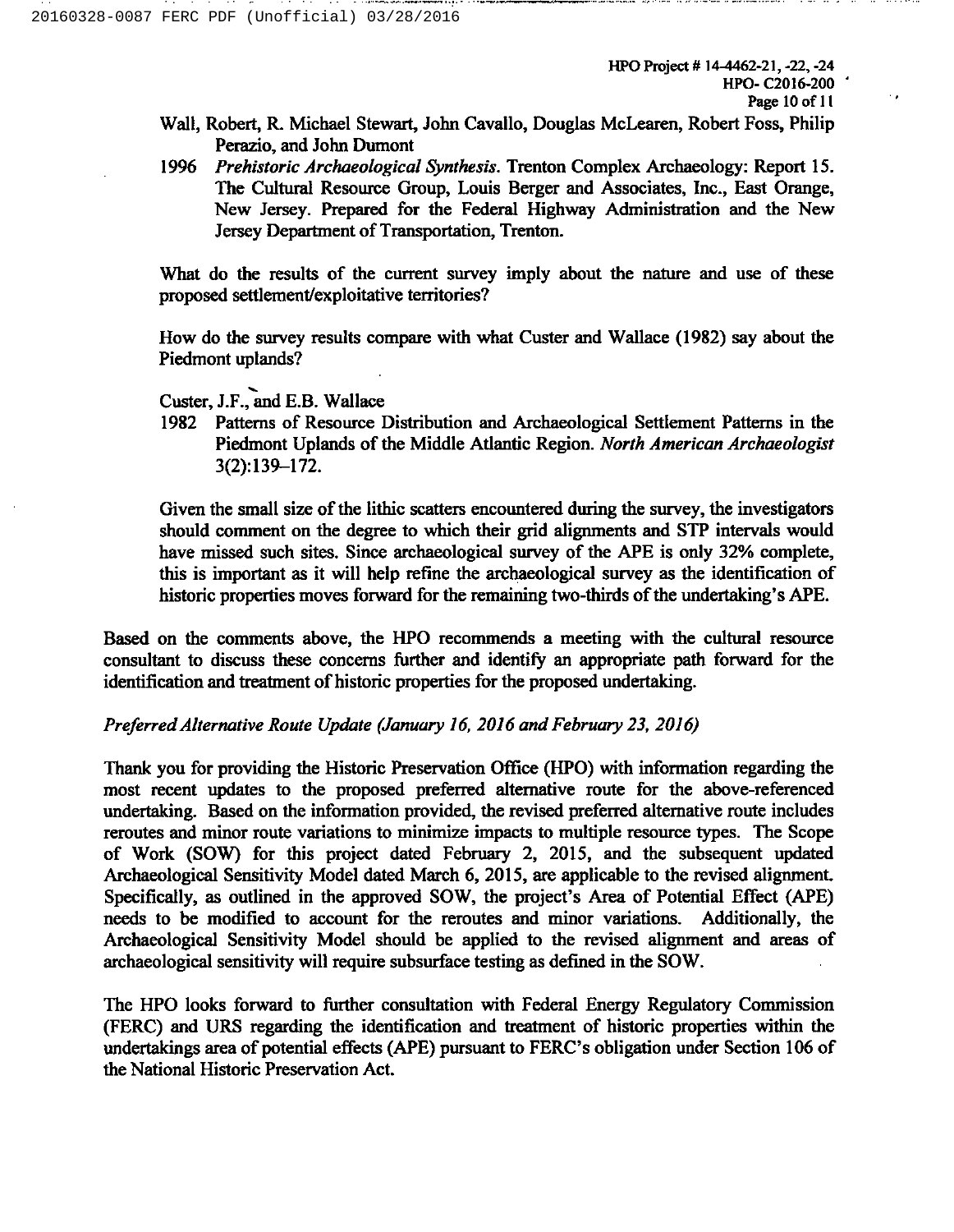HPO Project # 14-4462-21, -22, -24 HPO- C2016-200 Page 11 of 11

### Additional Comments

Thank you for providing the opportunity to review and comment on the potential for the abovereferenced project to atfect historic properties. Please reference HPO project number 14-4462 in any future calls, emails, submissions or written correspondence to help expedite your review and response. If you have any questions, please feel free to contact Jesse West-Rosenthal (609-984- 6019) of my staff with questions regarding archaeology or Michelle Craren (609-292-0032) with questions regarding historic architecture.

Sincerely,

Daniel D. Saunders Deputy State Historic Preservation Officer

Cc: Eric Howard, FERC Grace Ziesing, URS/AECOM

DDS/KJM/JWR